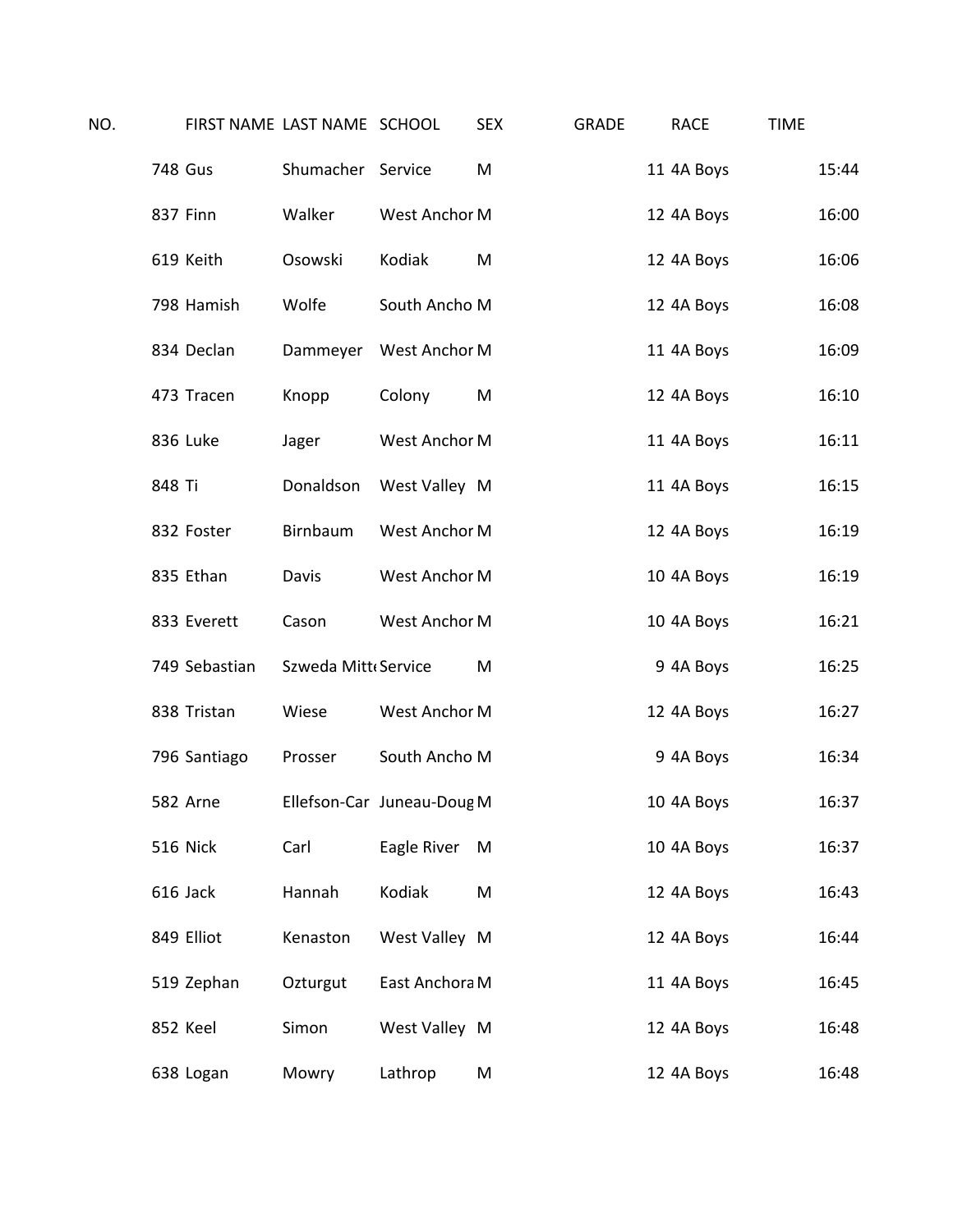| 744 Brennan     | <b>Baumgartner Service</b> |                           | M | 12 4A Boys | 16:49 |
|-----------------|----------------------------|---------------------------|---|------------|-------|
| 431 Isaac       | Larson                     | <b>Bartlett</b>           | M | 12 4A Boys | 16:50 |
| 847 Everett     | Darrow                     | West Valley M             |   | 12 4A Boys | 16:50 |
| 826 Hunter      | Hayes                      | Wasilla                   | M | 9 4A Boys  | 16:51 |
| 460 Max         | Hartke                     | Chugiak                   | M | 10 4A Boys | 16:51 |
| 792 Logan       | Borger                     | South Ancho M             |   | 11 4A Boys | 16:53 |
| 851 Rocky       | Schaefer                   | West Valley M             |   | 12 4A Boys | 16:53 |
| <b>795 Luke</b> | <b>Meiwes</b>              | South Ancho M             |   | 12 4A Boys | 16:57 |
| 797 Talon       | Stanley                    | South Ancho M             |   | 12 4A Boys | 17:01 |
| 794 Mason       | Keffalos                   | South Ancho M             |   | 12 4A Boys | 17:04 |
| 746 Wyatt       | Dodge                      | Service                   | M | 12 4A Boys | 17:06 |
| 637 Isaac       | Hendrickson Lathrop        |                           | M | 11 4A Boys | 17:07 |
| 790 Josh        | Shuler                     | Soldotna                  | M | 11 4A Boys | 17:07 |
| 641 Parker      | Trosper                    | Lathrop                   | M | 12 4A Boys | 17:07 |
| 846 Aaron       | <b>Bravo</b>               | West Valley M             |   | 12 4A Boys | 17:09 |
| 750 Davin       | Turney                     | Service                   | M | 11 4A Boys | 17:10 |
| 791 Koby        | Vinson                     | Soldotna                  | M | 11 4A Boys | 17:11 |
| 850 Dayan       | Mitchell                   | West Valley M             |   | 11 4A Boys | 17:15 |
| 793 Lyle        |                            | Chamberlain South Ancho M |   | 12 4A Boys | 17:17 |
| 472 Gavin       | <b>Block</b>               | Colony                    | M | 9 4A Boys  | 17:18 |
| 475 Jackson     | Peters                     | Colony                    | M | 10 4A Boys | 17:18 |
| 462 Charlie     | Latimer                    | Chugiak                   | M | 11 4A Boys | 17:18 |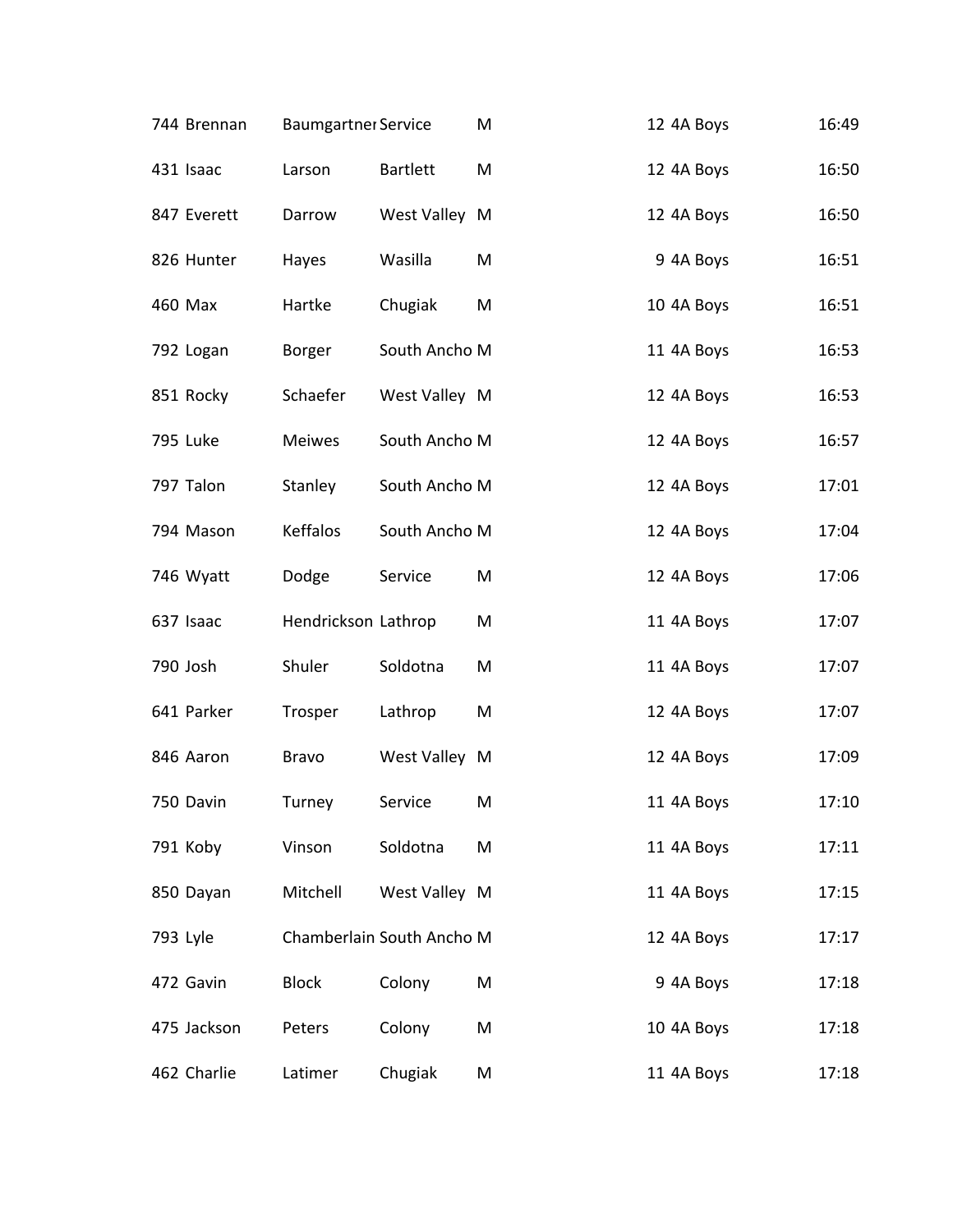| 585 Clem     |                      | Taylor-Roth Juneau-Doug M |   | 10 4A Boys | 17:26 |
|--------------|----------------------|---------------------------|---|------------|-------|
| 598 Braden   | Olsen                | Kenai Centra M            |   | 11 4A Boys | 17:32 |
| 457 Liam     | Baez-Terry           | Chugiak                   | M | 11 4A Boys | 17:35 |
| 747 Dakota   | Rygh                 | Service                   | M | 9 4A Boys  | 17:35 |
| 745 Jacob    | Belanger             | Service                   | M | 10 4A Boys | 17:36 |
| 463 Thomi    | McCormick Chugiak    |                           | M | 12 4A Boys | 17:39 |
| 640 Nathan   | Sanches              | Lathrop                   | M | 11 4A Boys | 17:40 |
| 607 John     | Coss                 | Ketchikan                 | M | 11 4A Boys | 17:41 |
| 825 Kaleb    | Greathouse Wasilla   |                           | M | 11 4A Boys | 17:45 |
| 639 Baird    | Reynolds             | Lathrop                   | M | 9 4A Boys  | 17:46 |
| 708 Leif     | Mumma                | Palmer                    | M | 10 4A Boys | 17:48 |
| 709 Connor   | Owens                | Palmer                    | M | 10 4A Boys | 17:49 |
| 830 Thorsten | Warhus               | Wasilla                   | M | 12 4A Boys | 17:49 |
| 608 Leif     | Stephens             | Ketchikan                 | M | 10 4A Boys | 17:53 |
| 474 Jeff     | Lautrup              | Colony                    | M | 12 4A Boys | 17:54 |
| 620 Brenden  | Thompson             | Kodiak                    | M | 11 4A Boys | 17:54 |
| 805 Justin   | Sleppy               | Thunder Mot M             |   | 12 4A Boys | 17:56 |
| 827 McKinley | Larson               | Wasilla                   | M | 10 4A Boys | 17:57 |
| 618 Gabe     | Nummer               | Kodiak                    | M | 11 4A Boys | 17:59 |
| 617 Anthony  | Maghupoy             | Kodiak                    | M | 12 4A Boys | 18:00 |
| 459 Miles    | Dennis               | Chugiak                   | M | 10 4A Boys | 18:01 |
| 458 Max      | Beiergrohsle Chugiak |                           | M | 9 4A Boys  | 18:02 |